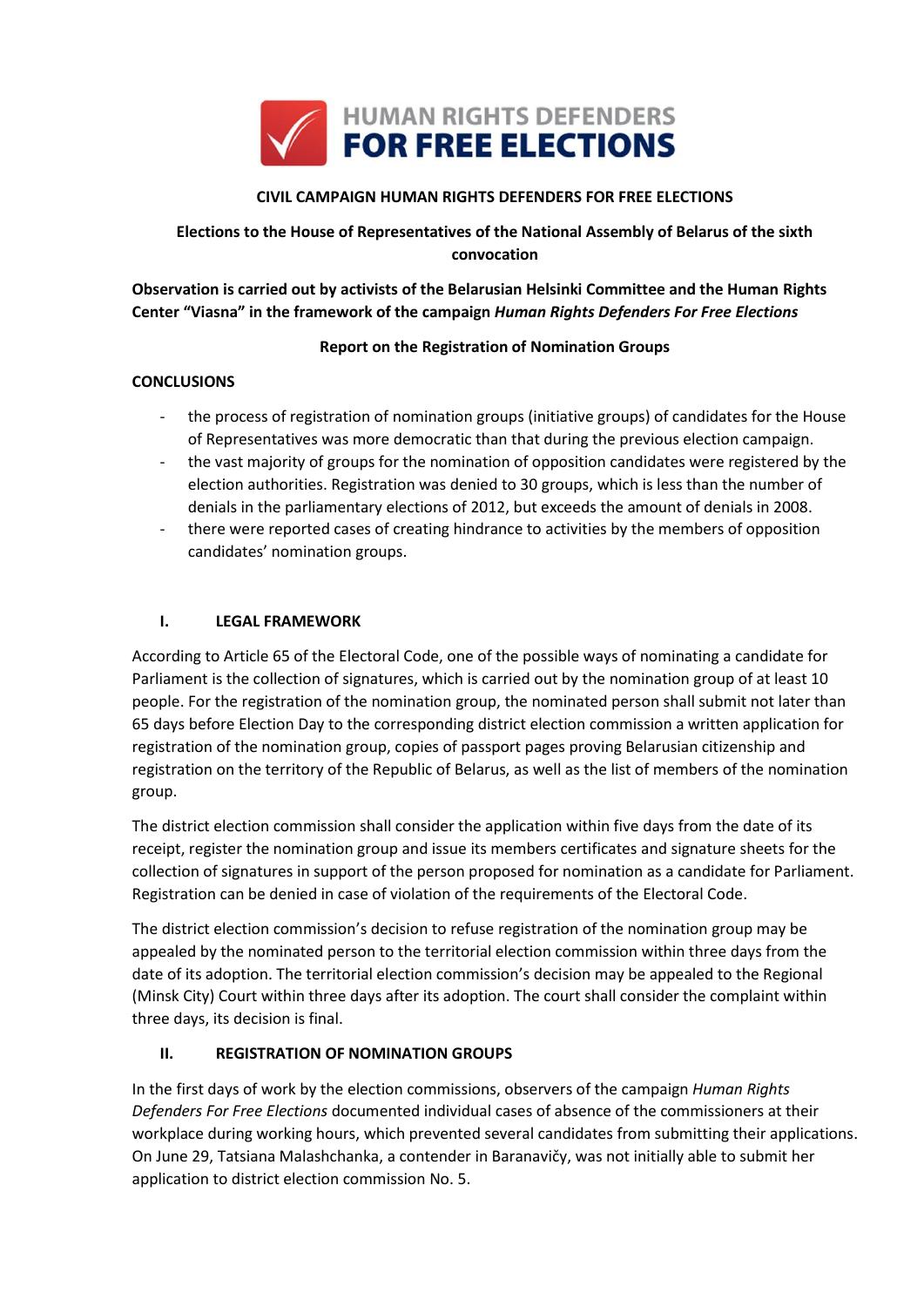A similar situation occurred on June 30 in the Škloŭ-based district election commission No. 90. Piotr Shymbaliou, an activist of *Tell the Truth* from Bialyničy, managed to apply only after a long search for the commission members in the offices of the local executive committee. The commission chairman Aliaksandr Hurynau said that the problem was dues to certain difficulties typical of the first days of work, despite the fact that the first meeting of the DEC was held the day before. Similarly, the documents were submitted in the Sluck DEC No. 67 by Alina Nahornaya: the commission members arrived to receive the documents only after the contender's phone call to the CEC.

There is evidence of pressure exerted on members of some nomination groups. Maryna Khomich, a contender of the BCD party in the Minsk-based constituency No. 104 (chaired by Zinaida Zhaholkina), said that an unnamed representative of the commission phoned each of the 39 members of her nomination group and questioned the seriousness of their intent to participate in the collection of signatures.

Supporters of contender Leanid Dubanosau faced intimidation in the town of Luniniec, Brest region: two young people were urgently summoned to the military enlistment office, a woman was threatened with deprivation of parental rights, eventually forcing her to leave the nomination group.

Yury Liashenka, an opposition activist in Svietlahorsk, said that after the registration of his nomination group he received a claim for eviction from the house for temporary accommodation. He regards it as the pressure in connection with his involvement in the elections.

District election commission No. 105 (chaired by Mikalai Bury) refused to register the nomination group of a UCP member Mikalai Kazlou after certain errors were found in the list of the nomination group. Mikalai Kazlou appealed the decision to the Minsk city election commission. As a result, the commission ruled to cancel the initial ruling of the DEC and authorized the registration of his initiative group, excluding from the group several members with "incorrect data".

The same DEC refused to register the nomination group of former presidential candidate Mikalai Statkevich. The formal reason for the denial was the contender's unexpunged conviction. The commission's decision refers to Part 7, Art. 60 of the Electoral Code, which prohibits this type of persons to run in the elections. At the same time, the EU demanded the rehabilitation of former political prisoners after their release, including the restoration of their right to run in the elections.

Year **Number of** nominations Number of denials Number of registered groups Percentage of denials 2008 455 23 423 5% 2012 440 85 354 19.3 % 2016 479 30 446 6.2%

According to the CEC, a total of 479 applications were submitted to the district election commissions, 3 applications were withdrawn.

446 nomination groups were registered, 30 groups were denied registration, which is 6.2 % of the total number. The largest number of denials was reported in Minsk: 25 groups out of 139 applications, or 18%. Thus, the number of denials of registration corresponds to the figures documented during earlier elections. The high percentage of denials of registration during the 2012 parliamentary elections is due to the fact that the nomination groups of Mikalai Statkevich and Ales Mikhalevich applied for registration to several DECs at a time, which is prohibited by the law.

Of the total number of persons whose nomination groups were registered, there are 160 (33%) party members. The largest number of registered nomination groups belongs to representatives of the United